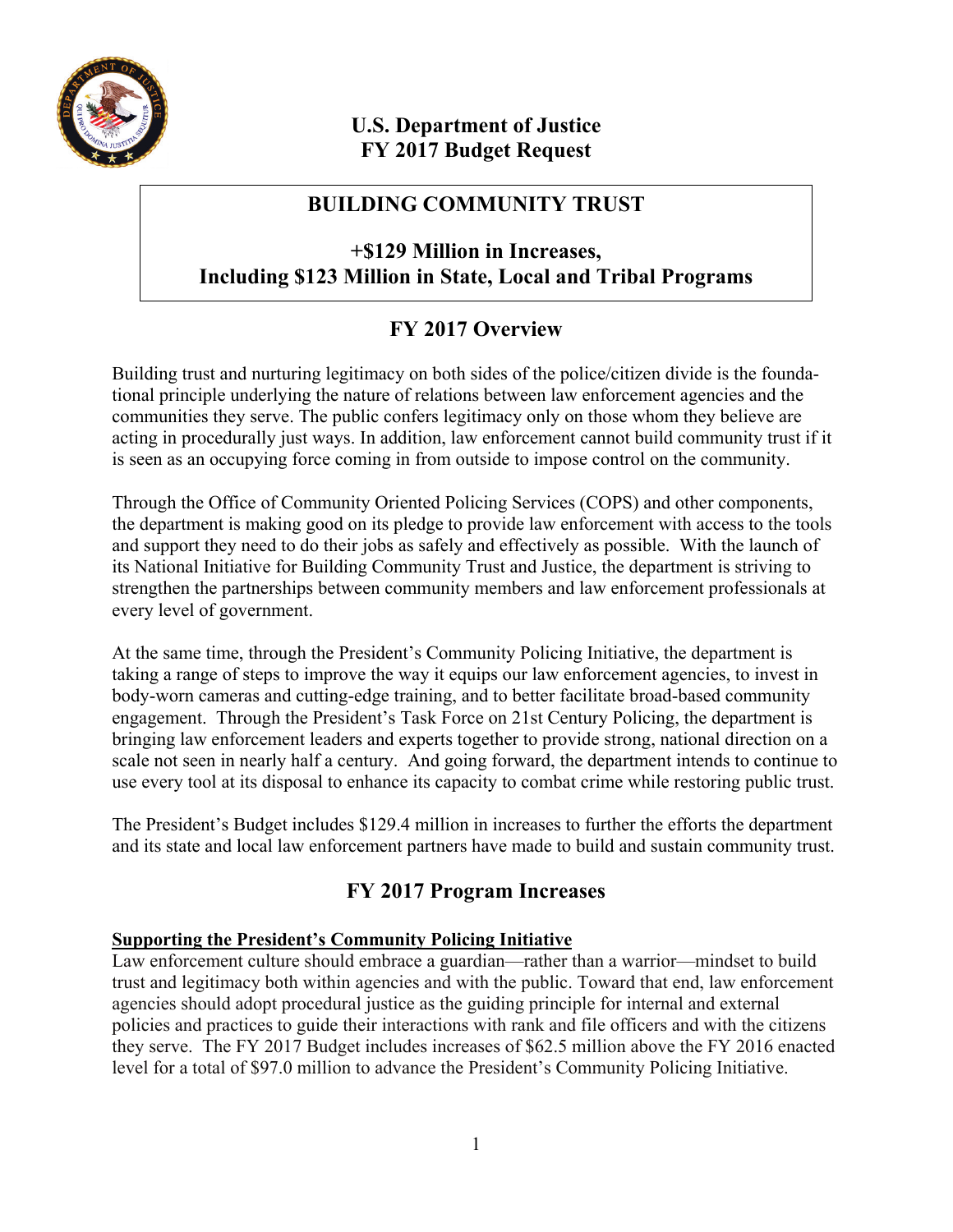#### **Office of Justice Programs (OJP)**

- **Smart Policing Program:** The Budget includes a **\$15.0 million** increase for a total of \$20.0 million for this program to reduce and prevent crime and improve police-citizen communications and interactions. Local law enforcement agencies will develop effective and economical solutions to specific crime problems within their jurisdictions. Participating agencies and their research partners will identify crime issues and develop strategies and tactics to resolve or mitigate the problem -- resulting in smarter policing and safer neighborhoods. Of the total, \$10.0 million will be used for a Body Worn Camera (BWC) Problem-Solving Demonstration Program to build knowledge on the use of BWCs as a key component of comprehensive, community-based problem solving strategies. The FY 2016 Enacted level for this program is \$5.0 million.
- **Body Worn Camera (BWC) Partnership Program:** The Budget includes an increase of **\$7.5 million** for a total of \$30.0 million to provide matching grants to state, local, and tribal governments that cover up to half of the cost of purchasing body worn cameras. Agencies receiving these awards will be subject to a 50 percent matching requirement and may include costs for data storage infrastructure to support BWC systems as part of their matching contribution. In FY 2016, this program was funded at \$22.5 million.
- **Procedural Justice – Building Community Trust:** The FY 2017 Budget includes **\$20.0 million** to facilitate community and law enforcement engagement and to implement and test strategies to enhance procedural justice, reduce implicit bias, and support racial reconciliation in 10 pilot sites.

#### **Office of Community Oriented Policing Services (COPS)**

• **Collaborative Reform: \$20.0 million** is requested as a separate line-item for this program for a total of \$20.0 million. The Collaborative Reform Initiative enables the COPS Office to partner with law enforcement agencies that may need assistance on a wide variety of criminal justice issues that range from use-of-force practices, to the deployment of crisis intervention teams, to building trust with the communities served. The program provides assistance to agencies in enhancing and improving their policies and procedures, systems, and culture. This program has been implemented in Las Vegas, Nevada and is currently operating in Spokane, Washington; Philadelphia, Pennsylvania; Fayetteville, North Carolina;; Salinas, California, Calexico, California; Milwaukee, Wisconsin; and St. Louis County, Missouri. The FY 2016 Enacted level for this initiative is \$10.0 million as a set-aside within the COPS Hiring Program. This request would establish it as a line-item and increase its funding to \$20.0 million.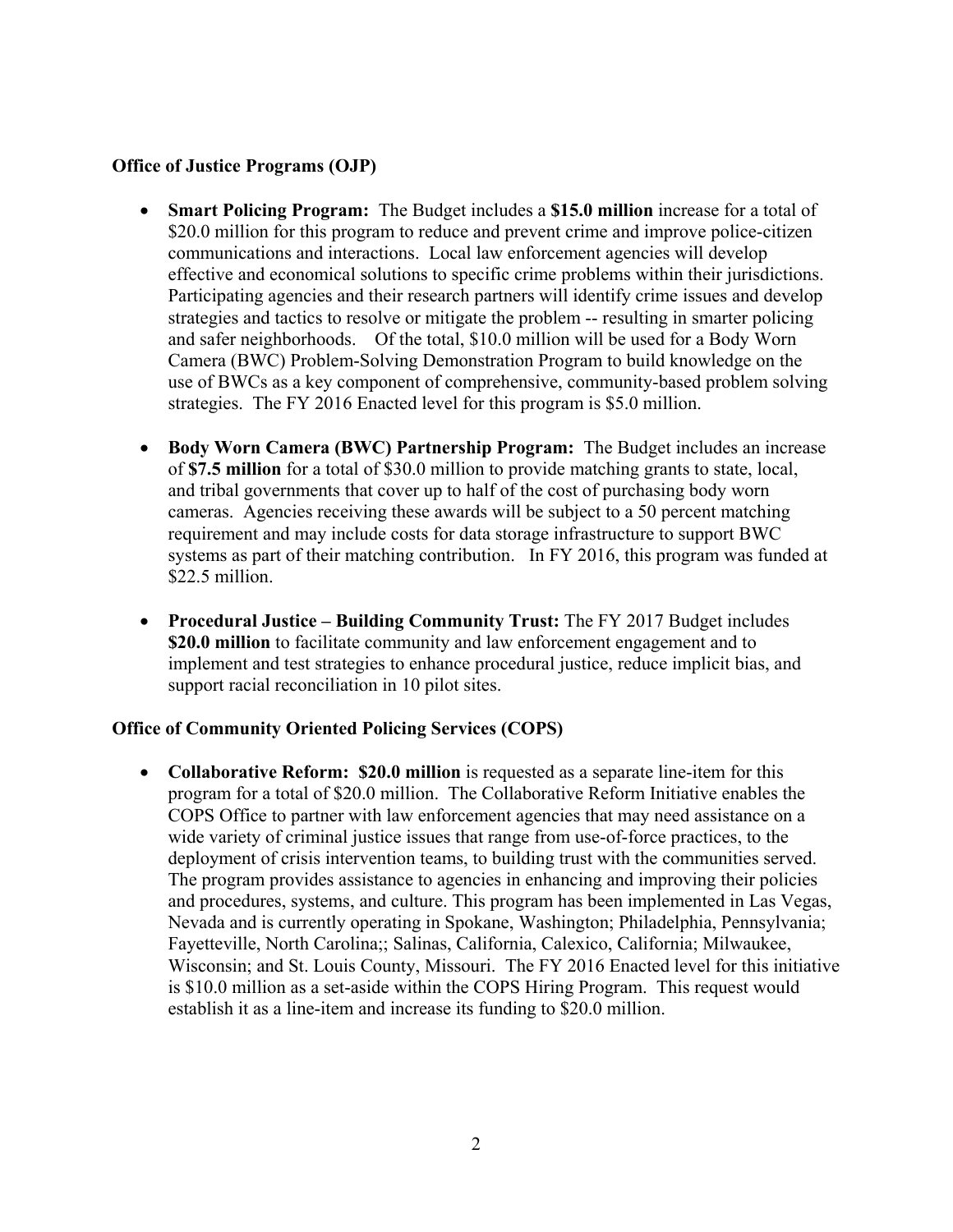## **Improving Police-Community Relations and Advancing 21st Century Policing Principles**

The law enforcement community has an essential obligation – and a unique opportunity – to ensure fairness, eliminate bias, foster strong police-community relationships, and build community engagement and trust between the criminal justice system and the people it serves. It also needs to have access to information to tailor its efforts to the needs of the communities it serves. The 2017 Budget includes \$25.0 million to further such initiatives.

### **Community Relations Service**

- **Law Enforcement Community Reconciliation Initiative: \$1.7 million and 13 positions** are requested for the development and implementation of racial reconciliation and restorative justice programs that address the lack of mutual trust between minority communities and law enforcement agencies. There are no current services for this program.
- **Law Enforcement Organizational Change Initiative: \$600,000** is requested to fund short-term consultative, training, and technical assistance to 10 local law enforcement agencies who are party to potentially violent, public safety degrading conflicts with minority communities. FY 2017 current services for this program are \$200,000.
- **Research and Training Development: \$1.2 million and 2 positions** are requested to conduct research and development, social science research, publishing of best practices materials, evaluating performance measurement and training curriculum which focuses on building collaborative efforts between law enforcement and the communities they serve. There are no current services for this initiative.

## **Civil Rights Division**

• **Policing and Criminal Justice: \$2.7 million and 24 positions** is requested to enhance the Civil Rights Division's work encompassing a wide range of cases involving the rights of children and people with disabilities who interact with police and the justice system. The current services for this initiative are 80 positions (57 attorneys) and \$17.1 million.

## **Office of Justice Programs (OJP)**

• **NCS-X Implementation:** The FY 2017 Budget requests a new **\$10.0 million line-item**  to support the National Crime Statistics Exchange (NSC-X), which will collect and report nationwide incident-based crime statistics that will inform the development and evaluation of crime control policies at the national, state, tribal and local levels. Approximately 6,300 of the nation's roughly 18,000 law enforcement agencies participate in the National Incident-Based Reporting System (NIBRS). NCS-X seeks to recruit a sample of 400 additional law enforcement agencies into NIBRS to allow for the production of nationally-representative estimates of crimes known to the police that can be disaggregated by victim-offender characteristics, the circumstances of the event, victim-offender relationship, and other important elements of criminal events.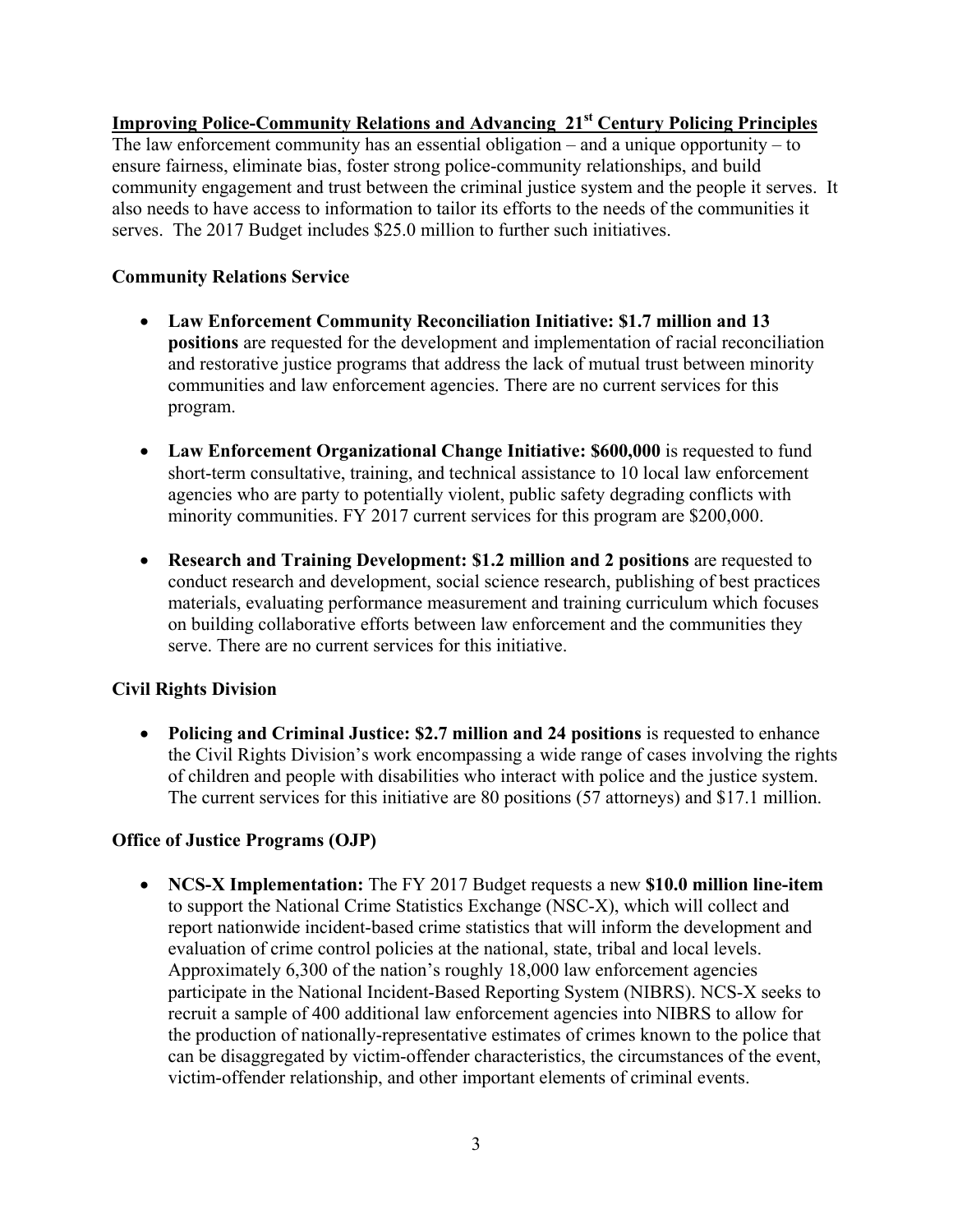- **National Training Institute to Improve Police-Based Responses to People with Mental Illness: \$7.5 million.** A total of **\$7.5 million** is requested to establish an institute of excellence to improve police-based responses to people with mental illness, thereby improving both community and officer safety.
- **The Children of Arrested Parents Initiative: \$1.3 million** will provide funds to help state, local and tribal law enforcement agencies test model policies that improve their agencies' response to the needs of children and families who come in contact with law enforcement.

### **Funding Community Policing Officers**

Community policing emphasizes working with neighborhood residents to co-produce public safety. The FY 2017 Budget will increase the number of community police officers working with residents to identify crime problems particular to their neighborhoods and collaborating with them on implementing solutions that produce meaningful results for the community. This will build on the investment already made by this Administration in hiring or retaining over 10,000 officers through 2015. The 2017 Budget includes \$42.0 million to further such initiatives.

### **Office of Community Oriented Policing Services (COPS)**

• **COPS Hiring Program (CHP): \$42.0 million** is requested for a total of \$229.0 million. The COPS Office will be able to advance several important initiatives with this increase. First, COPS will use a portion of these resources to fund more community policing officers. Second, \$5 million will be used for a new incentive grant program to improve diversity in law enforcement. Third, a \$10 million increase is included for COPS' Community Policing Development (CPD) Program. The CPD enhancement will allow the COPS Office to expand research, demonstration, and micro-grant projects that promote changes in American law enforcement and bolster funding for its Community Oriented Policing Management Education and Development (COP-MED) Initiative, whose aim is to establish a cadre of practitioners with advanced skills and knowledge of community policing principles. The FY 2016 Enacted level for this initiative is \$187.0 million.